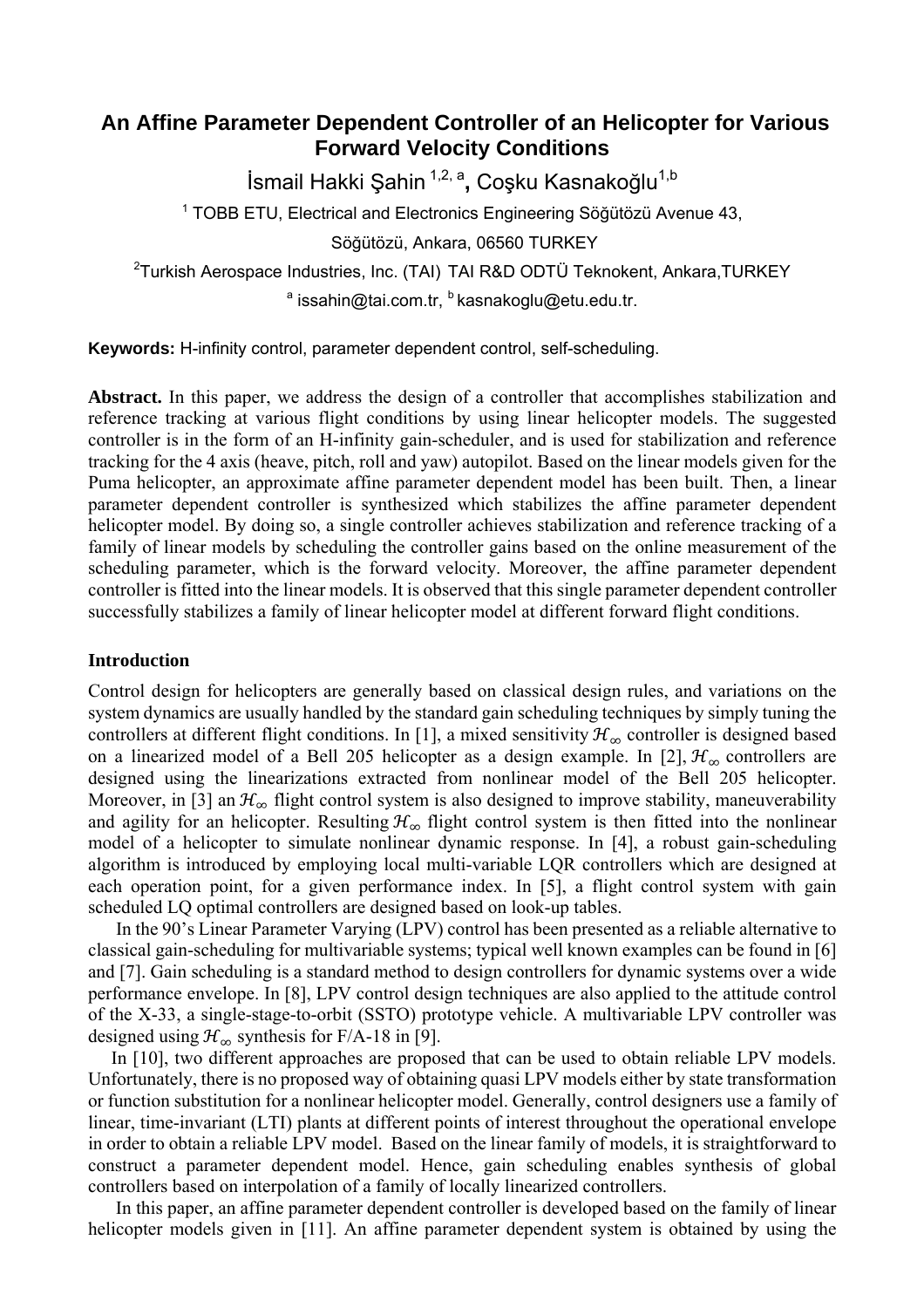family of linear plants. Moreover, the mixed sensitivity  $\mathcal{H}_{\infty}$  controller synthesis approach is summarized. Based on the affine parameter dependent helicopter model, an affine parameter dependent controller is designed, which stabilizes the closed-loop system and provides reference tracking to the pilot reference commands in different flight conditions by scheduling the controller based on the online measurement of scheduling parameter. Finally, the parameter varying controller is tested at different linearization points.

## **Parameter Dependent Model**

Linear helicopter model consists of 8 states, 4 inputs and 4 outputs which describe the internal dynamics, control inputs and outputs that are derived from the states [11]. The force and moment equations results in six equations with eight unknowns. Three longitudinal and three lateral equations are combined with two kinematic equations to describe the linear system.

A family of linear models can now be expressed as a parameter dependent model as

$$
\begin{aligned}\n\dot{x} &\simeq A_p x + B_p u \\
y &= C_p x\n\end{aligned} \tag{1}
$$

where  $A_p = A_0 + A_1 \rho$ ,  $B_p = B_0 + B_1 \rho$  and  $\rho$  is the forward velocity. The parameter dependent model is augmented by adding actuator dynamics where the actuator system matrices are  $A_{act}$ ,  $B_{act}$ , and  $C_{act}$ . Hence the parameter dependent model with actuator dynamics can be given as

$$
\dot{x} = A(\rho)x + Bu
$$
  
\n
$$
y = Cx
$$
  
\nwhere  $A(\rho) = \begin{bmatrix} A_p & B_p C_{act} \\ 0 & A_{act} \end{bmatrix}$ ,  $B = \begin{bmatrix} 0 \\ B_{act} \end{bmatrix}$ ,  $C = \begin{bmatrix} C_p & 0 \end{bmatrix}$  and  $x = \begin{bmatrix} x_p \\ x_{act} \end{bmatrix}$ . (2)

 $0$   $A_{act}$ Notice that the system matrix can be transformed into an affine parameter dependent system matrix  $A(\rho) = \begin{bmatrix} A_0 + A_1 \rho & (B_0 + B_1 \rho) C_{act} \end{bmatrix}$  $\begin{bmatrix} a_1 \cdots a_0 \end{bmatrix}$  and input matrix B is not parameterized by  $\rho$ . Moreover, the output is also derived from the states, so  $C$  is also independent from parameter  $\rho$ . Indeed, addition of actuator dynamics transfers the parameter dependency on the input matrix to the system matrix.

# **Mixed Sensitivity**  $\mathcal{H}_{\infty}$  **controller Synthesis**

The standard  $\mathcal{H}_{\infty}$  optimal control problem is equivalent to the minimization of the  $\mathcal{H}_{\infty}$  norm over all stabilizing controllers. We consider the problem of synthesizing a controller  $K$  to satisfy attenuation of low frequency disturbances and minimization of high frequency actuator activity. In this formulation, the exogenous input signal  $d$  is the reference command  $r$ , and the controlled  $z$  variables are chosen to minimize low frequency error and high frequency control action. Details can be found in [1].

## **Gain Scheduled Controller**

Aerospace control design rules based on classical control and gain scheduling is often employed since the dynamics of the air vehicle change as the flight conditions vary. However this gain scheduling method is simply based on designing a new controller at that flight condition or simply tuning the controller parameter for that specific flight condition. In this section, we will synthesize a self scheduling controller by using online measurement of scheduling parameter.

Given the affine parameter dependent system  $P$ ,

$$
\dot{x} = A(\rho)x + B_d(\rho)d + B_u u
$$
  
\n
$$
z = C_z(\rho)x + D_{zd}(\rho)d + D_{zu}u
$$

(3)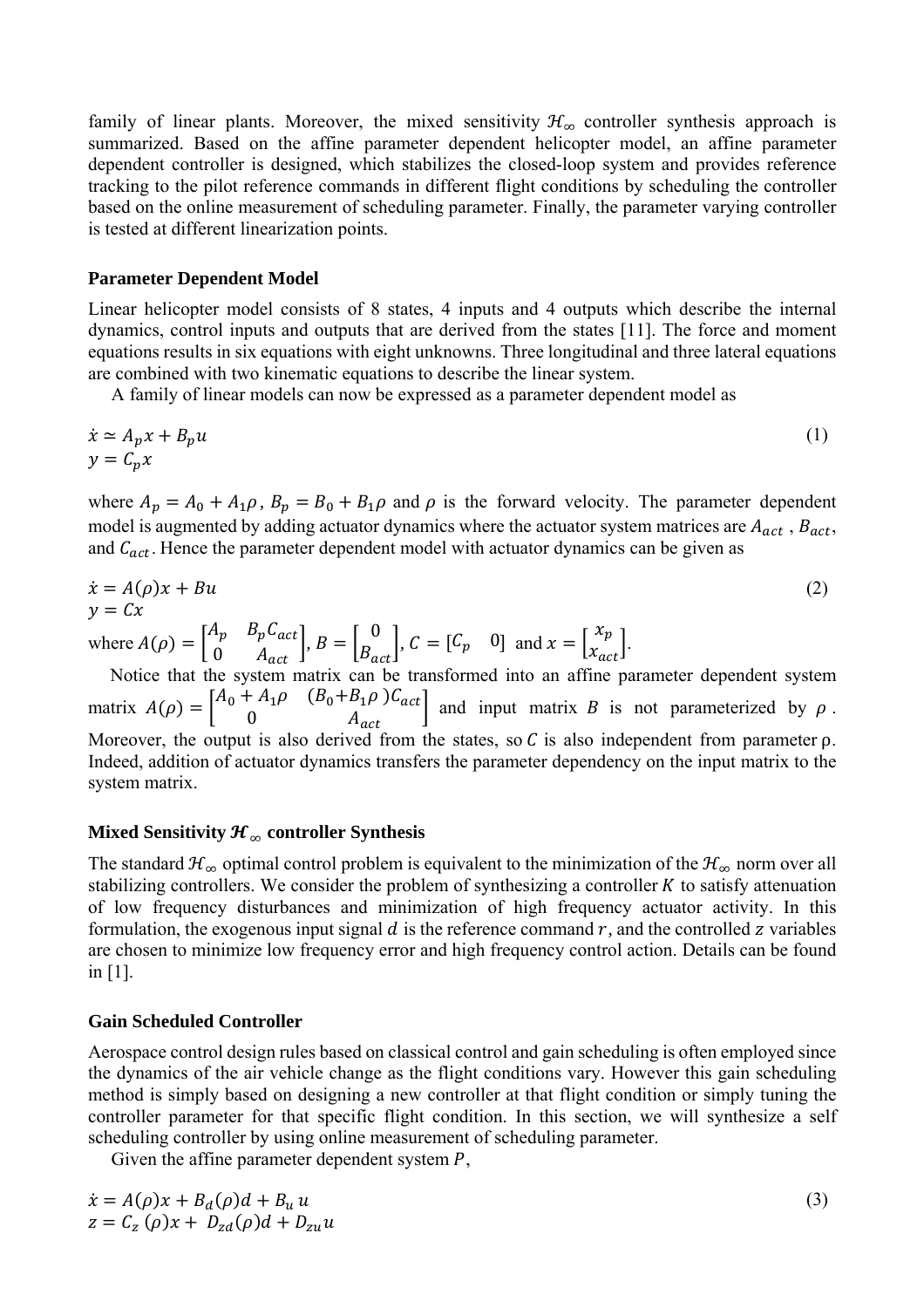$$
y = C_y x + D_{yd} d + D_{yu} u
$$

controlled by an affine parameter dependent controller  $K$ ,

$$
x_c = A_c(\rho)x_c + B_c(\rho)y
$$
  
 
$$
u = C_c(\rho)x_c + D_c(\rho)y
$$
 (4)

which is scheduled by the online measurement of parameter  $\rho$  where  $\rho$  ranges in between  $\rho_0$  and  $\rho_1$ . Self scheduling controller K stabilizes the closed-loop system and minimizes the  $\mathcal{H}_{\infty}$  closed-loop performance from  $d$  to  $z$ . Affine parameter dependent controller is simply a convex combination of the two linear controllers at each vertex. As the parameter changes, the dynamics of the parameter varying controller smoothly changes. Hence, the resulting controller is given in the form of

$$
A_c(\rho) = A_{c0}\alpha + A_{c1}(1 - \alpha)
$$
  
\n
$$
B_c(\rho) = B_{c0}\alpha + B_{c1}(1 - \alpha)
$$
  
\n
$$
C_c(\rho) = C_{c0}\alpha + C_{c1}(1 - \alpha)
$$
  
\n
$$
D_c(\rho) = D_{c0}\alpha + D_{c1}(1 - \alpha)
$$
\n(5)

where the scheduling parameter can be given as  $\alpha = 1 - \frac{\rho - \rho_0}{\rho_1 - \rho_0}$  and  $\rho_0$ ,  $\rho_1$  are the end values of the parameter and form two vertices of the controller. More specifically, the equations can be rewritten as

$$
x = A(\rho)x + B_d d + B_u u
$$
  
\n
$$
z = C_z x + D_{zd} d + D_{zu} u
$$
  
\n
$$
y = C_y x
$$
\n(6)

where  $B_d = 0$ ,  $B_u = B$ ,  $C_z = \begin{bmatrix} -C \\ 0 \end{bmatrix}$ ,  $D_{zd} = \begin{bmatrix} 1 \\ 0 \end{bmatrix}$ ,  $D_{zu} = \begin{bmatrix} 0 \\ I \end{bmatrix}$  and  $C_y = C$  with proper dimensions in order to cast mixed sensitivity tracking problem as an  $\mathcal{H}_{\infty}$  optimization problem.

 In this work, since an approximated affine parameter dependent model is available, it is easy to synthesize a gain scheduling  $\mathcal{H}_{\infty}$  controller. A single affine parameter dependent controller can be used in order to control the family of linear helicopter models. The fundamental advantage of this affine parameter dependent controller is that the controller automatically adjusts itself as the flight condition changes. However, it should be noted that there is no guarantee that the parameter varying controller can stabilize the linear helicopter model family. The success of this method is largely based on the accuracy of linear parameter dependent helicopter model in capturing the behavior of the helicopter model family. If the parameter dependent model is sufficiently close to the model family, synthesized linear parameter dependent model successfully stabilizes the helicopter model.

#### **Closed-Loop System**

Closed-loop system is a composition of parameter dependent model and parameter dependent controller as given below

$$
\eta = A_{cl}\eta + B_{cld}d
$$
\n
$$
z = C_{clz}\eta + D_{cl}d
$$
\n
$$
y = C_{cly}\eta
$$
\nwhere  $A_{cl} = \begin{bmatrix} A(\rho) & 0 \\ B_c(\rho)C_y & A_c(\rho) \end{bmatrix}$ ,  $B_{cld} = \begin{bmatrix} B_d \\ 0 \end{bmatrix}$ ,  $C_{clz} = \begin{bmatrix} C_z + D_{zu}D_c(\rho)C_y & D_{zu}C_c(\rho) \end{bmatrix}$ ,  $D_{cl} = D_{zd}$ ,  
\n $C_{cly} = \begin{bmatrix} C_y & 0 \end{bmatrix}$ , and  $\eta = \begin{bmatrix} x \\ x_c \end{bmatrix}$ .

 It is verified that the synthesized parameter dependent controller successfully stabilizes the closed-loop system simply by controlling the closed-loop eigenvalues at each operating point.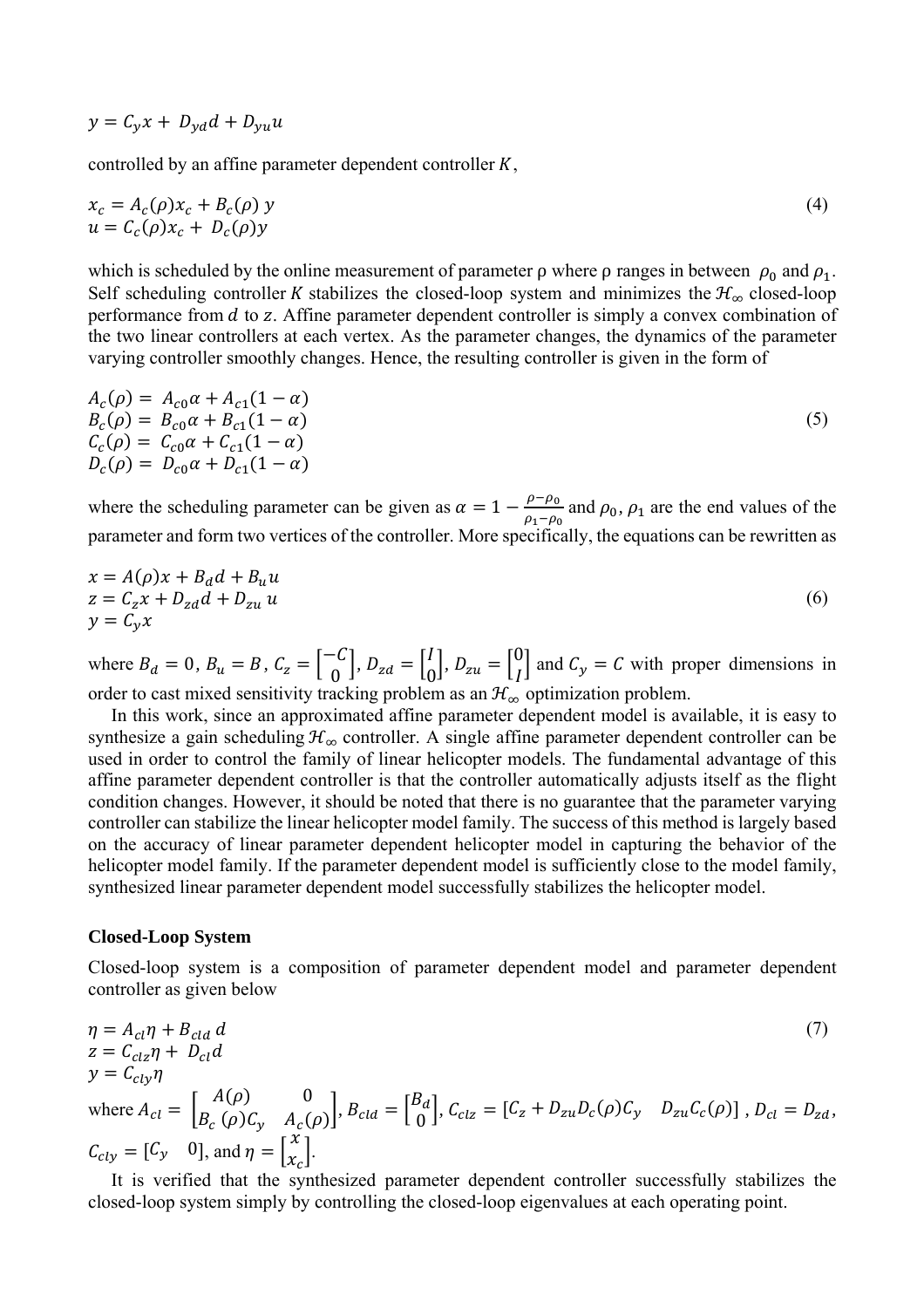For the sake of simplicity, we will be working on the longitudinal channel for the reference tracking purpose and the other three channels will be used for stabilization purpose only. Nevertheless, the controller synthesized can perform stabilization and tracking in all axes. As a simulation example, pilot demands a step change in the forward velocity and applies no commands at other axes.

 **Simulation Results on Parameter Dependent Model**. Approximate linear parameter varying model is closed via a parameter dependent controller. 1 knot forward velocity reference is applied at all trim conditions in order to verify that the controller successfully does stabilization and reference tracking. From Fig. 1, it is seen that the controller provides reference tracking following to a step reference command and the applied control inputs are reasonable.



Fig. 1. On axis Response to a Forward Velocity Demand (Longitudinal Axis)

 It is also interesting to observe responses at other axes. In Fig. 2, Fig. 3 and Fig. 4, it is observed that stabilization is accomplished all other axes. The oscillations are simply due to the cross coupled nature of the helicopter dynamics.



Fig. 2. Off axis response to a Forward Velocity Demand (Heave axis)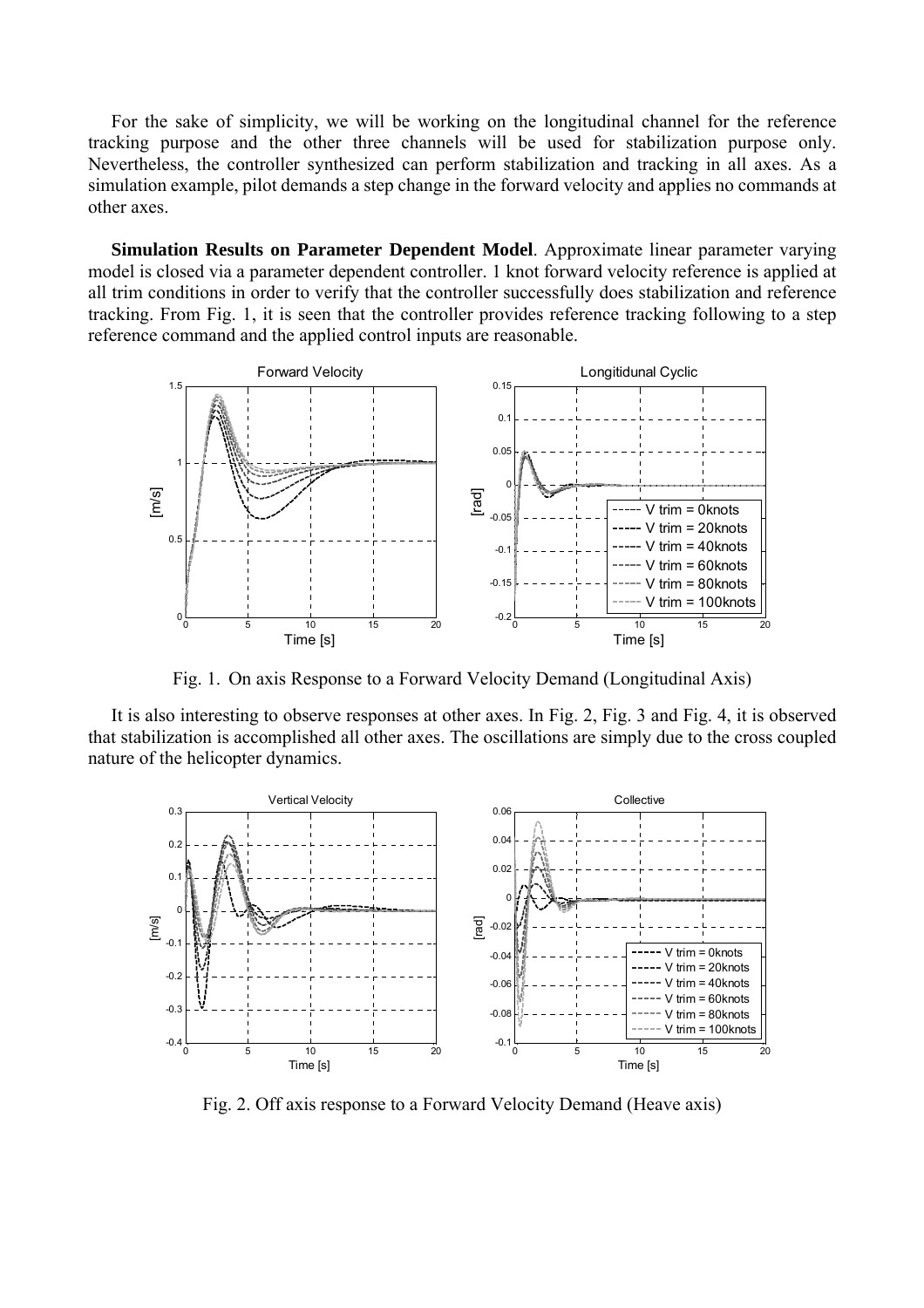

Fig. 3. Off axis response to a Forward Velocity Demand (Lateral axis)



Fig. 4. Off axis response to a Forward Velocity Demand (Yaw axis)

 **Simulation Results on Different Linear Models**. The parameter dependent linear controller is also fitted into the linear models at all trim conditions. Trimmed linear model is closed via the parameter dependent controller, then 1 knot forward velocity step reference is applied at all trim conditions. The parameter dependent controller successfully accomplishes tracking of on axis plot commands and stabilization on all other axes. Response to a step forward velocity command and longitudinal cyclic applied at all trim conditions can be seen in Fig. 5. The off axis responses have not been included due to space limitations, however, it is observed that stabilization is achieved after some oscillations, similar to the parameter dependent model case.